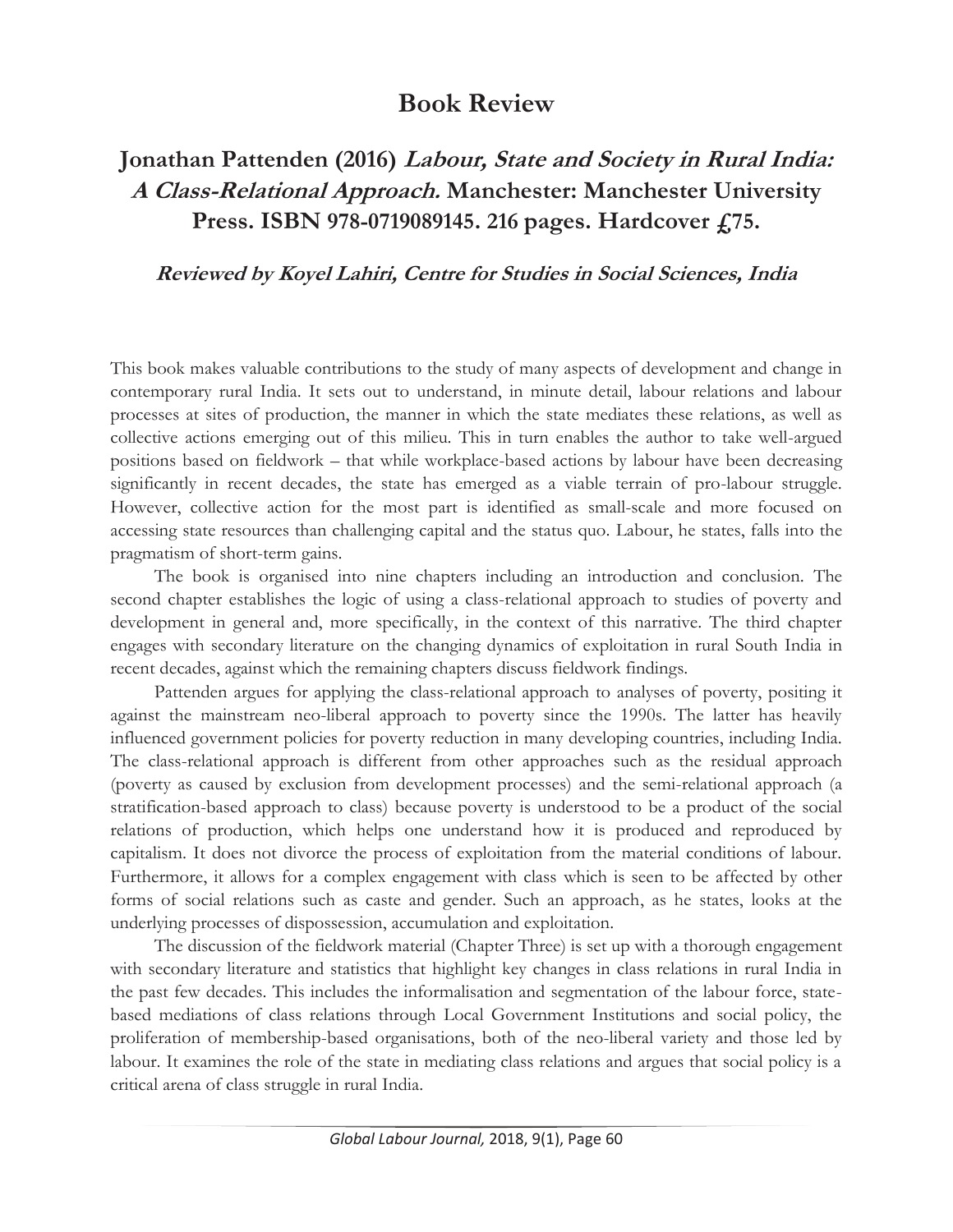The fieldwork itself was conducted over twelve years in thirty-nine villages in rural Karnataka, which the author considers a comparatively under-researched state. Pattenden's respondents include agricultural labourers, labourers commuting and migrating for work in construction and industry, farmers, NGO workers and members of community-based organisations, government officials and social movement activists. He uses ethnography, census surveys, interactions, collections of government data, multiple and single-round interviews and moves around in villages, government offices, homes, farms and tea shops among others. The villages are distributed between the two sharply contrasting districts of Dharwad and Raichur. Dharwad has dryland villages, a more dynamic economy and higher human development indicators compared to Raichur, while Raichur has varying levels of canal irrigation and the highest poverty rate in Karnataka.

Pattenden looks at rural labour practising a variety of livelihood strategies, including those workers who are entirely based in villages, those who commute into nearby towns and cities, and those who migrate out but return to homes in villages periodically. He notes that common to them is under-employment, informal employment, high levels of fragmentation due to multiple factors, low pay in harsh working conditions, and low structural and political power. He maps patterns of accumulation in his fieldwork villages ranging from agriculture to agri-business, formal employment and state-related business. He also elaborates on literature showing how irrigation levels relate to patterns of accumulation, forms of class relations and patterns of relationships with the state by choosing fieldwork villages with a wide-range of irrigation patterns.

The book shows in great detail the manner in which the dominant classes are reproduced and how labour is controlled across agriculture and construction industries. The author finds that while processes of change have tended to maintain the position of the dominant classes, the status quo is constantly contested. Under certain circumstances factors that are usually considered to weaken class ties, such as caste and the growth of non-agricultural employment and circular migration, improve labour's socio-economic and political positions and also the possibilities for collective action.

Local government institutions are found to have become an important basis of rural dominant class control over the labouring class. However, the author argues that the state, largely pro-capital though never a mere reflection of capital, represents the most viable terrain for pro-labouring class action. This is largely due to decentralisation and the resulting financial heft of local government institutions and the proliferation of civil society organisations that, he says, has "thickened" the state–society interface. When, through social policy measures, local government takes on a part of the process of labouring-class reproduction, it loosens the dependence of labour on capital and potentially provides a political opportunity to labour. The National Rural Employment Guarantee Scheme (NREGS), now renamed the Mahatma Gandhi National Rural Employment Guarantee Scheme (MGNREGS), is considered a prime example of such a possibility by Pattenden. He notes that the form taken by social policy is important and that outcomes of social policy vary according to balances of class and caste power.

With respect to collective action, he uses strike statistics along with his fieldwork material to argue that workplace-based actions by labour have decreased from the 1980s onwards. He does allow that beyond the activity of formal organisations (of informal labour) there have been documented localised episodes of collective labouring-class action in rural and urban spaces. He acknowledges the industrial action in Gurgaon's car-manufacturing sector but does not believe that one can automatically deduce from it that workplace-based actions are going up. Small-scale, indirect actions that focus on local government institutions and their implementation of government programmes